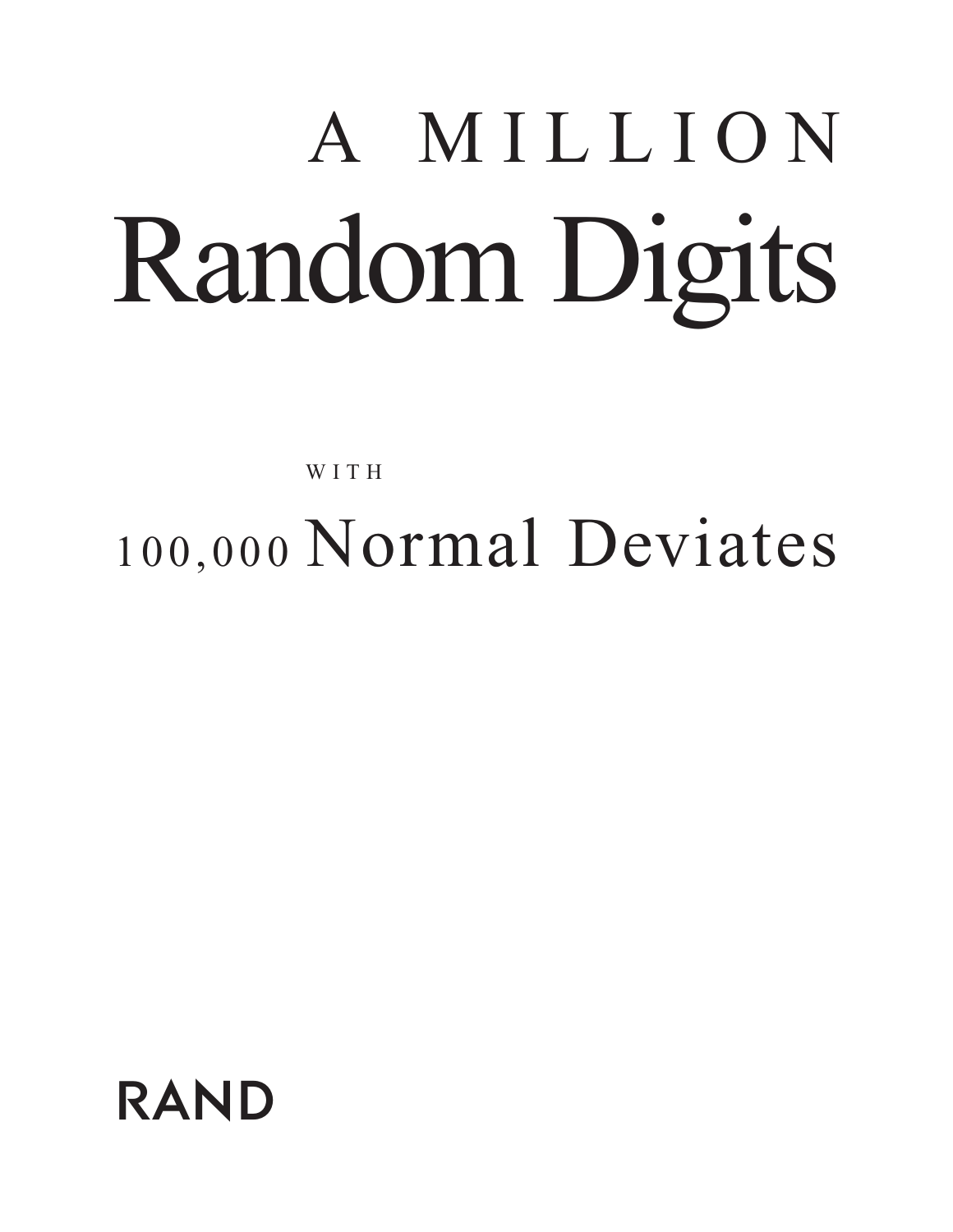*A Million Random Digits with 100,000 Normal Deviates* was originally published by The Free Press in 1955. This RAND edition reflects the original layout with the addition of a new foreword.

## **Library of Congress Cataloging-in-Publication Data**

A million random digits with 100,000 normal deviates. p. cm. Originally published: Glencoe, Ill. : Free Press, 1955. "MR-1418." Includes bibliographical references. ISBN 0-8330-3047-7 1. Numbers, Random—Tables. I. Rand Corporation.

QA276.25 .M55 2001 513.2—dc21

2001048133

RAND is a nonprofit institution that helps improve policy and decisionmaking through research and analysis. RAND® is a registered trademark. RAND's publications do not necessarily reflect the opinions or policies of its research sponsors.

*Cover design by Barbara Angell*

© Copyright 2001 RAND

All rights reserved. No part of this book may be reproduced in any form by any electronic or mechanical means (including photocopying, recording, or information storage and retrieval) without permission in writing from RAND.

Published 2001 by RAND 1700 Main Street, P.O. Box 2138, Santa Monica, CA 90407-2138 1200 South Hayes Street, Arlington, VA 22202-5050 201 North Craig Street, Suite 102, Pittsburgh, PA 15213-1516 RAND URL: http://www.rand.org/ To order RAND documents or to obtain additional information, contact Distribution Services: Telephone: (310) 451-7002; Fax: (310) 451-6915; Email: order@rand.org